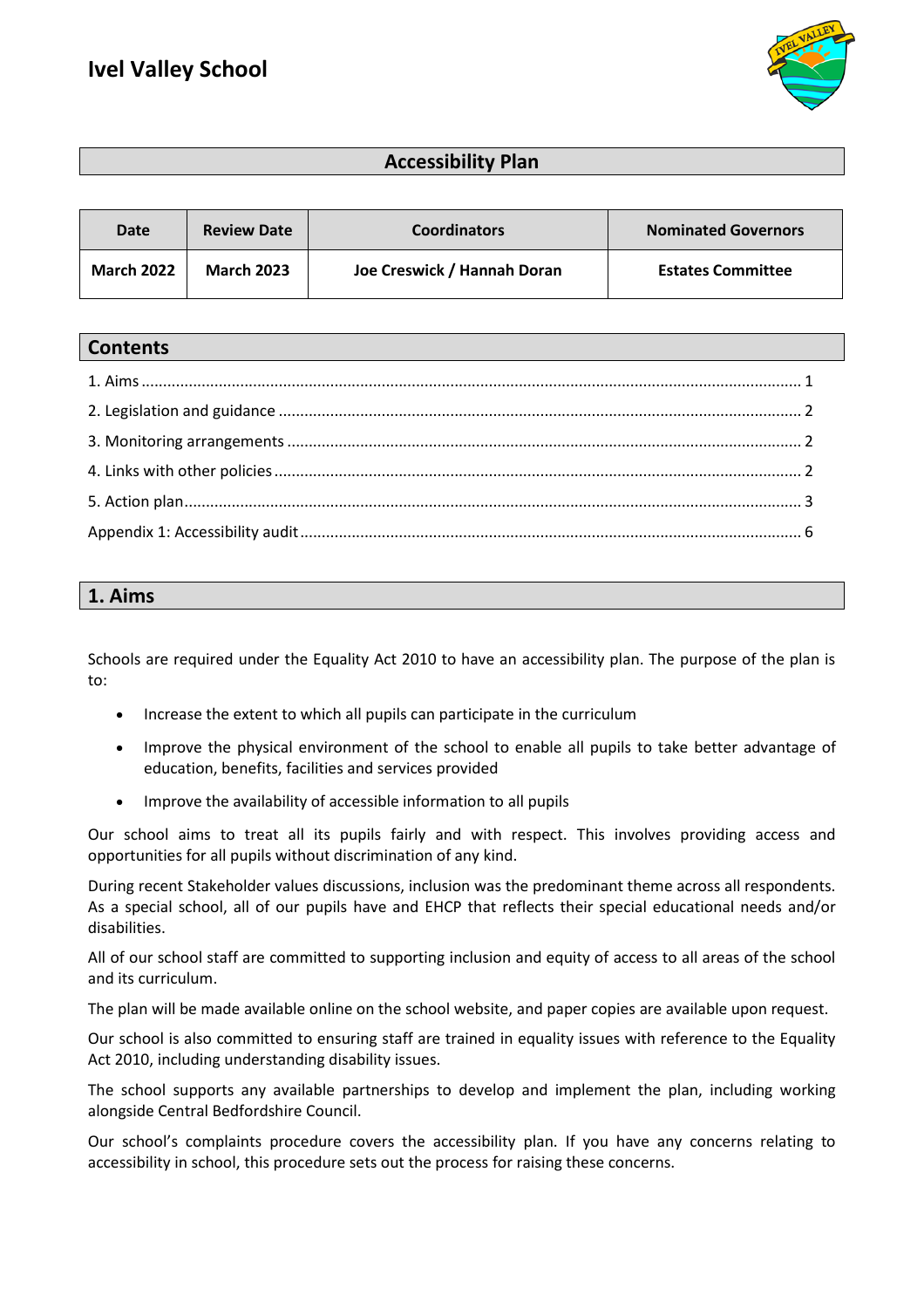We have included a range of stakeholders in the development of this accessibility plan, including pupils, parents and governors.

### **2. Legislation and guidance**

This document meets the requirements of [schedule 10 of the Equality Act 2010](http://www.legislation.gov.uk/ukpga/2010/15/schedule/10) and the Department for Education (DfE) [guidance for schools on the Equality Act 2010.](https://www.gov.uk/government/publications/equality-act-2010-advice-for-schools)

The Equality Act 2010 defines an individual as disabled if he or she has a physical or mental impairment that has a 'substantial' and 'long-term' adverse effect on his or her ability to undertake normal day to day activities.

Under th[e Special Educational Needs and Disability \(SEND\) Code of Practice](https://www.gov.uk/government/publications/send-code-of-practice-0-to-25), 'long-term' is defined as 'a year or more' and 'substantial' is defined as 'more than minor or trivial'. The definition includes sensory impairments such as those affecting sight or hearing, and long-term health conditions such as asthma, diabetes, epilepsy and cancer.

Schools are required to make 'reasonable adjustments' for pupils with disabilities under the Equality Act 2010, to alleviate any substantial disadvantage that a disabled pupil faces in comparison with non-disabled pupils. This can include, for example, the provision of an auxiliary aid or adjustments to premises.

#### **3. Monitoring arrangements**

This document will be formally reviewed annually and approved by the governing board but will be updated during the year with new actions and progress updates.

#### **4. Links with other policies and documents**

This accessibility plan is linked to the following policies and documents:

- Health and safety policies
- Ivel Valley's Curriculum
- Equality information and objectives (public sector equality duty) statement for publication
- School Improvement & Development Plan
- Special educational needs (SEN) information report
- Supporting pupils with medical conditions policy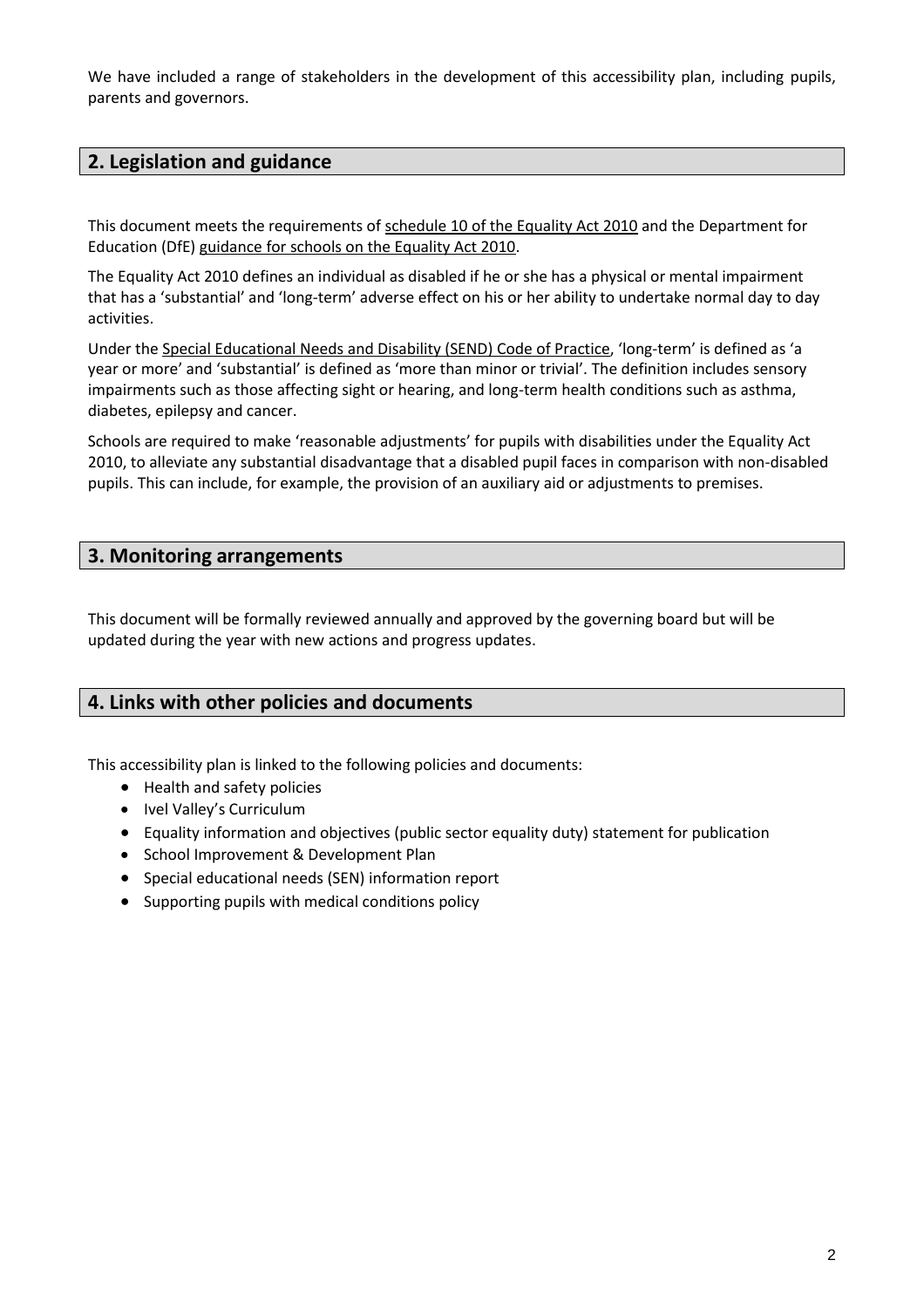# **5. Action Plan**

This action plan sets out the aims of our accessibility plan in accordance with the Equality Act 2010.

| Aim                                                                                                                       | <b>Current good practice</b>                                                                                                                                                                                                                                                                                                                                                                                                                                                                                                                        | <b>Actions required</b>                                                                                         | 2022 actions                                                                                                    | <b>Action status</b> |  |
|---------------------------------------------------------------------------------------------------------------------------|-----------------------------------------------------------------------------------------------------------------------------------------------------------------------------------------------------------------------------------------------------------------------------------------------------------------------------------------------------------------------------------------------------------------------------------------------------------------------------------------------------------------------------------------------------|-----------------------------------------------------------------------------------------------------------------|-----------------------------------------------------------------------------------------------------------------|----------------------|--|
| Increase access to the curriculum for pupils with a disability                                                            |                                                                                                                                                                                                                                                                                                                                                                                                                                                                                                                                                     |                                                                                                                 |                                                                                                                 |                      |  |
| The school offers a<br>highly differentiated<br>curriculum that meets<br>the broad variety of<br>every pupil's needs.     | School-wide curriculum based on the principle<br>of integrated provision covering the following:<br><b>Enabling environments</b><br>Preparing for adulthood<br>Health & wellbeing<br><b>EHCP</b> provision<br>Offering both a targeted and universal<br>curriculum<br>Adaptions, qualifications and accreditation for<br>formal learners, semi-formal learners and pre-<br>formal learners<br>Preparing for adulthood outcomes (KS4/5):<br>Employment<br>Community inclusion<br>Independent living<br>Health<br>School-wide PBS and SCERTS approach | Ongoing consolidation and<br>reinforcement of the new<br>curriculum with necessary<br>assessment and monitoring | Ongoing consolidation and<br>reinforcement of the new<br>curriculum with necessary<br>assessment and monitoring | Ongoing              |  |
| Pupils have access to<br>specialist resources to<br>support their access to<br>the curriculum and<br>meet requirements of | Inclusive PE equipment<br>Trikes & wheelchair accessible bikes<br>$\bullet$<br>Specialist activities and equipment for<br>different levels of physical ability                                                                                                                                                                                                                                                                                                                                                                                      | Well-equipped food<br>technology rooms on the<br>school site that can be<br>accessed by all pupils              | No action for 2022                                                                                              | N/A                  |  |
| their EHCPs                                                                                                               | 3 wheelchair accessible minibuses (tail-lifts)                                                                                                                                                                                                                                                                                                                                                                                                                                                                                                      | Facilities for rebound therapy                                                                                  | Ensure requirements for new                                                                                     | In progress          |  |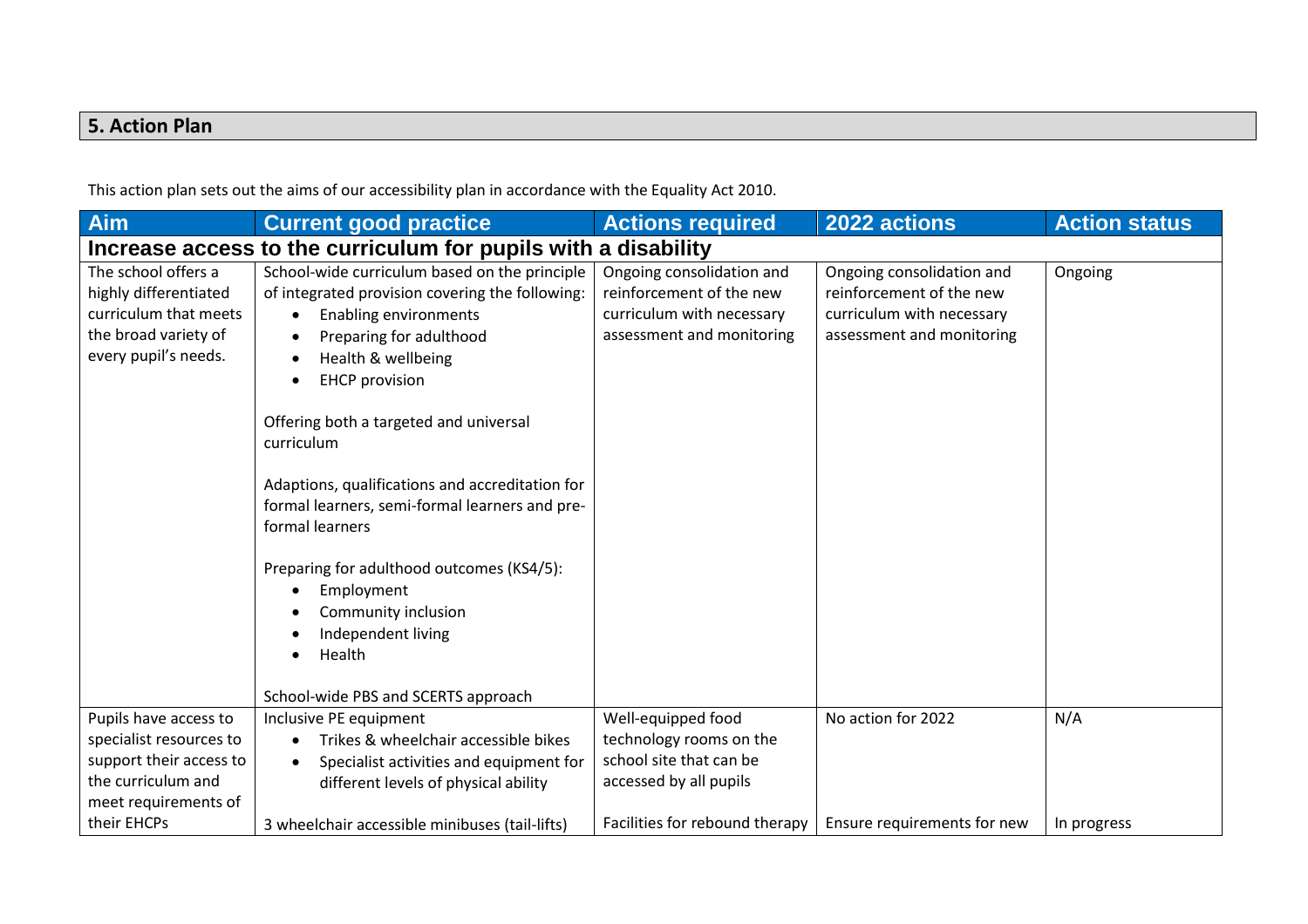| <b>Aim</b>            | <b>Current good practice</b>                                                                                                                                                                                                                            | <b>Actions required</b>                                                                                                     | 2022 actions                                                                                                                      | <b>Action status</b> |
|-----------------------|---------------------------------------------------------------------------------------------------------------------------------------------------------------------------------------------------------------------------------------------------------|-----------------------------------------------------------------------------------------------------------------------------|-----------------------------------------------------------------------------------------------------------------------------------|----------------------|
|                       | Well equipped and accessible rooms for<br>intensive interactions on both sites - Sensory<br>and MILE rooms, including KS2 sensory rooms                                                                                                                 | Improve acoustics in the<br>school and college halls to<br>make them a more                                                 | school include facilities for<br>rebound therapy, good<br>acoustics in shared areas and<br>sufficient intensive interaction       |                      |
|                       | Classrooms are arranged to allow space for<br>moving around, including those in                                                                                                                                                                         | comfortable environment for<br>those affected by noise                                                                      | rooms                                                                                                                             |                      |
|                       | wheelchairs<br>New EYFS garden room to provide additional<br>learning environment for a pupil with serious<br>health issues                                                                                                                             | Improvements to MILE<br>rooms on both sites                                                                                 | Seek funding for and install<br>ceiling hoist in school site<br>MILE room to enable<br>movement between all<br>equipment and mats | In progress          |
|                       | Chairs and other specialist equipment<br>provided through the Millbrook agreement<br>(although new items need to be purchased if<br>these are not in stock)                                                                                             |                                                                                                                             | Refurbish MILE room on<br>college site and equip with<br>appropriate resources and<br>furniture                                   | In progress          |
|                       | Height adjustable desks for wheelchair users<br>College Food Technology Room full equipped<br>for wheelchair users                                                                                                                                      | <b>CBC Vision Impairment team</b><br>to visit and advise and<br>purchase and install<br>recommendations from their<br>visit | Organise the CBC VI team to<br>visit each site and provide<br>advice                                                              | In progress          |
|                       | Acheeva bed in use for pupil who needs to be<br>in a lying position but still able to be involved<br>in activities.<br>Involvement of specialist teams to advise on<br>equipment and resources e.g. visual<br>impairment team, hearing impairment team, | Arranging equipment for<br>September new starters<br>(standers, chairs, Acheeva<br>beds, walkers etc.)                      | Seeking funding for and<br>buying/ordering necessary<br>equipment for September<br>starters                                       | In progress          |
| Pupils have access to | physios, OTs<br>Hoists                                                                                                                                                                                                                                  | Pupils who require                                                                                                          | Ensure requirements for new                                                                                                       | In progress          |
| health, hygiene and   | Ceiling hoists in 3 changing rooms<br>$\bullet$                                                                                                                                                                                                         | hydrotherapy have daily                                                                                                     | school include facilities for                                                                                                     |                      |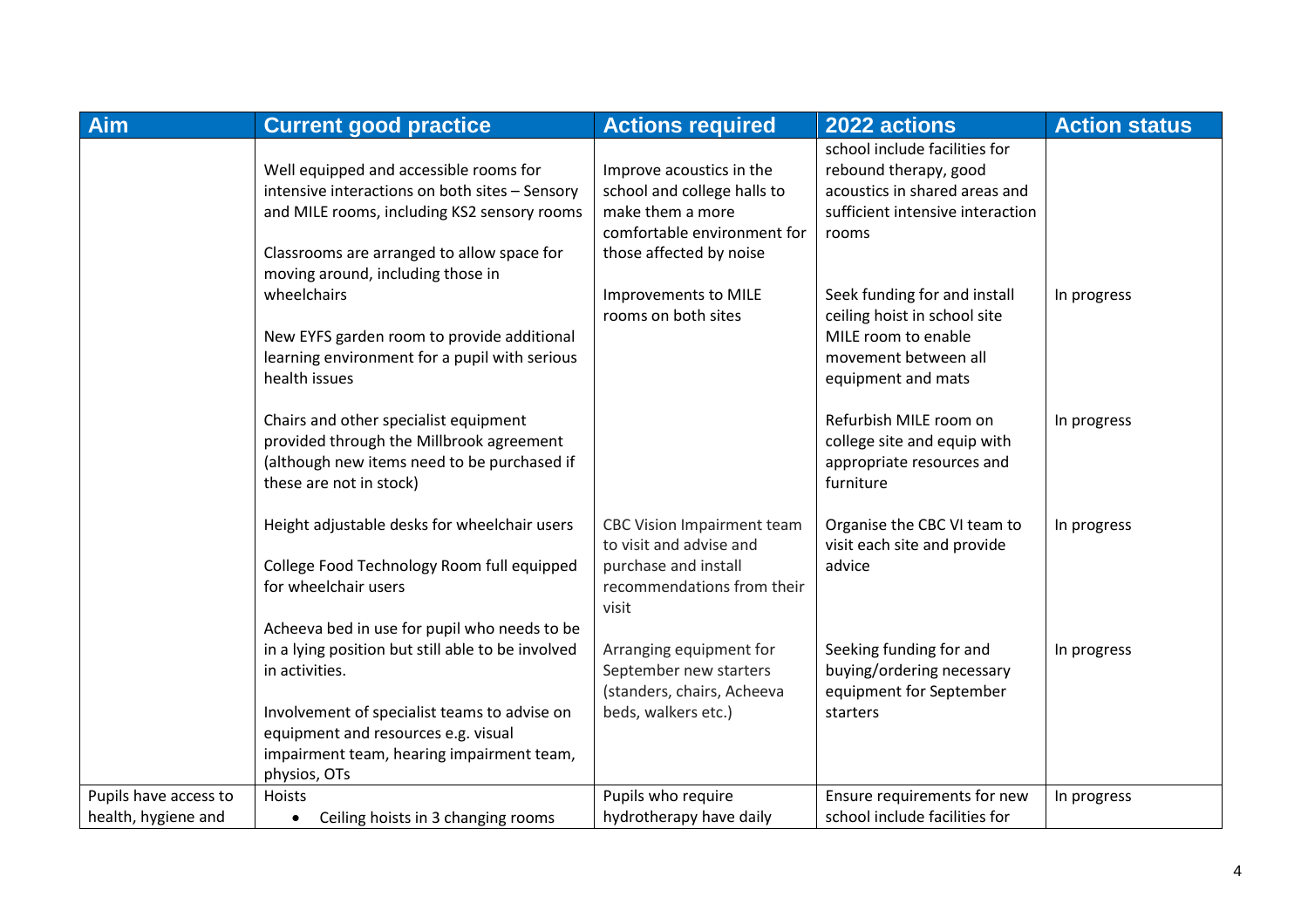| <b>Aim</b>                                                                                 | <b>Current good practice</b>                                                                                                                                                                                                                                                                                                                                                                                                                                                                                                      | <b>Actions required</b>                                                                                                              | 2022 actions                                                                                                                                               | <b>Action status</b>   |
|--------------------------------------------------------------------------------------------|-----------------------------------------------------------------------------------------------------------------------------------------------------------------------------------------------------------------------------------------------------------------------------------------------------------------------------------------------------------------------------------------------------------------------------------------------------------------------------------------------------------------------------------|--------------------------------------------------------------------------------------------------------------------------------------|------------------------------------------------------------------------------------------------------------------------------------------------------------|------------------------|
| welfare facilities that<br>enable them to<br>remain in school                              | Ceiling hoist in Early Years changing<br>room and sensory room<br>Mobile hoists for other areas<br>Ceiling hoist in Hub changing room<br>$\bullet$<br>available for all users                                                                                                                                                                                                                                                                                                                                                     | access to a hydro-pool<br>Ensure new buildings<br>incorporate appropriate<br>changing facilities with hoists                         | rebound therapy, good<br>acoustics in shared areas and<br>sufficient intensive interaction<br>rooms                                                        |                        |
|                                                                                            | Physio<br>Contract with Millbrook for supply of<br>equipment<br>Physiotherapists regularly on site<br>MOVE accreditation/quality mark<br>Medical training for staff to support pupils<br>e.g. gastro training, epilepsy, anaphylaxis,<br>administration of medication<br>Well-equipped changing rooms in all buildings<br>on both sites including support stands<br>Nurse on site for 1 particular pupil (while NHS<br>continues to fund)<br>Shower installed in new bathroom in college<br>site (to learn independent showering) | Install an emergency exit<br>door from college changing<br>room to facilitate a quick exit<br>from the building if being<br>changed. | Seek funding for and<br>complete building works to<br>make an emergency exit from<br>the college changing room                                             | In progress            |
| All information for<br>pupils is presented in<br>an accessible but age<br>appropriate way. | Use of various communication aids to meet<br>specific needs<br>Appointment of Communication Support<br>Worker<br>Access to Speech & Language therapists (NHS<br>and private)                                                                                                                                                                                                                                                                                                                                                      | Staff who are familiar with<br>individual communication<br>strategies<br>Develop and increase use of<br>communication technology     | Ongoing training in<br>communication aids and<br>strategies<br><b>Communication Support</b><br>Worker to develop a<br>communication technology<br>strategy | Ongoing<br>In progress |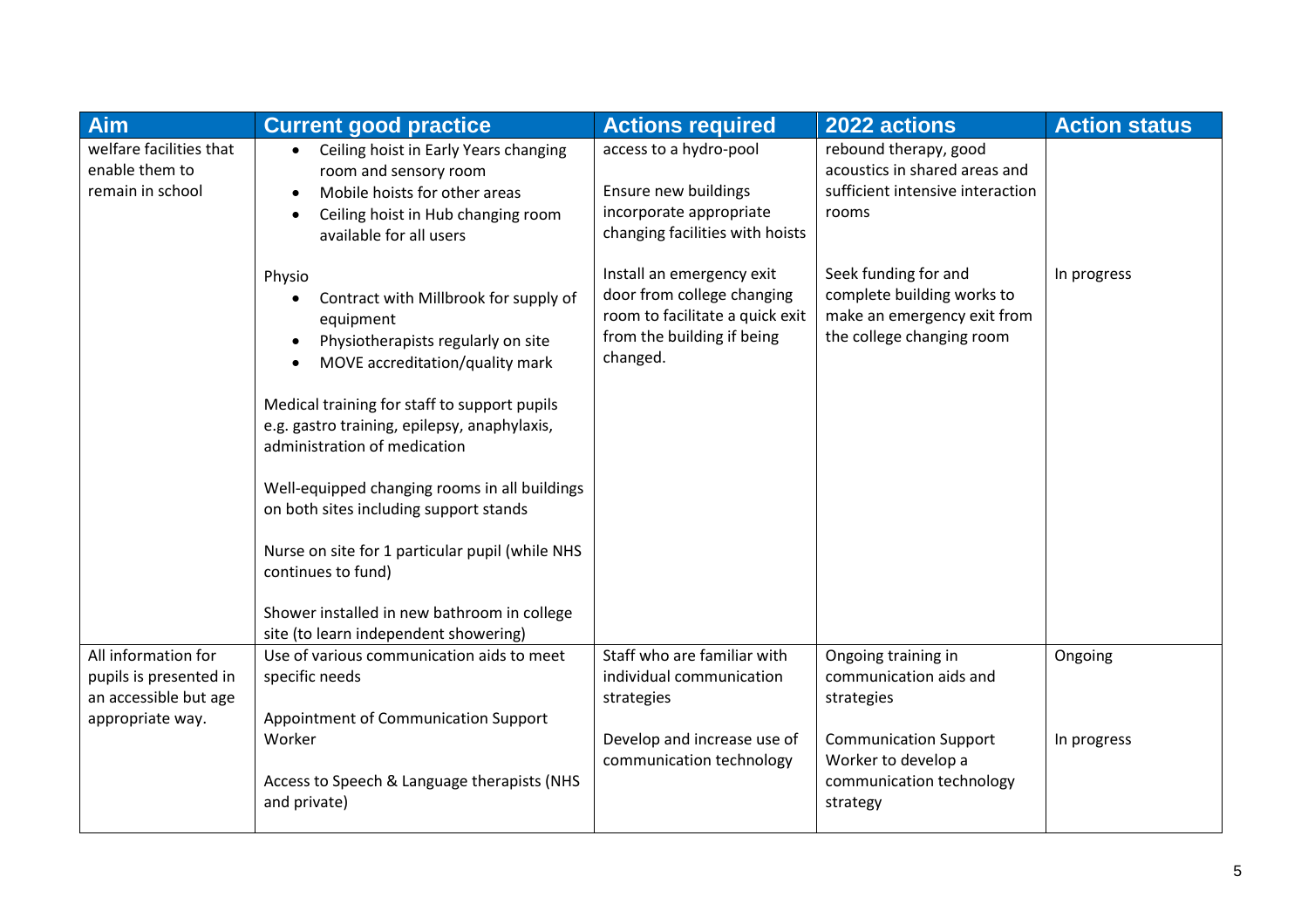| Aim                                                     | <b>Current good practice</b>                   | <b>Actions required</b>        | 2022 actions                   | <b>Action status</b> |
|---------------------------------------------------------|------------------------------------------------|--------------------------------|--------------------------------|----------------------|
|                                                         | Use of Signalong across the school, including  | Tactile panels (internal and   | Consideration to purchasing    | Not started          |
|                                                         | sessions for parents/carers & professionals    | external) to provide sensory   | or making indoor and outdoor   |                      |
|                                                         |                                                | cues                           | sensory panels for sensory     |                      |
|                                                         | Pager for alerting hearing impaired when fire  |                                | cures                          |                      |
|                                                         | alarm sounds                                   |                                |                                |                      |
| Improve and maintain access to the physical environment |                                                |                                |                                |                      |
| Wheelchair users can                                    | Ivel Valley School (including the College and  | All doors to shared areas that | Seek funding for and install   | In progress          |
| access all areas of the                                 | satellite classes) are all single storey and   | need to be closed at times     | automated doors at college -   |                      |
| school independently.                                   | accessible to wheelchair users. Ramps are      | are operated with an           | doors to playground/garden.    |                      |
|                                                         | installed where necessary.                     | electronic opener or adapted   |                                |                      |
|                                                         |                                                | to allow wheelchair users      | Ensure requirements for        | In progress          |
|                                                         |                                                | ease of access.                | automatic doors are on any     |                      |
|                                                         |                                                |                                | specification for a new school |                      |
|                                                         | Automated doors at the reception doors on      |                                | building                       |                      |
|                                                         | the school site.                               |                                |                                |                      |
|                                                         |                                                | Receptions to be made more     | Build new, fully accessible,   | In progress          |
|                                                         | Accessibility is considered during all capital | accessible                     | lobby reception area at        |                      |
|                                                         | investment                                     |                                | college site                   |                      |
|                                                         |                                                |                                |                                |                      |
|                                                         | Wide doors for most key rooms                  |                                | Audit reception arrangements   | Not started          |
|                                                         |                                                |                                | (bells, intercom) and make     |                      |
|                                                         |                                                |                                | any appropriate adaptions      |                      |
|                                                         |                                                | Widen door to the college      | Seek funding for and           | In progress          |
|                                                         |                                                | sensory room (too narrow       | complete building work to      |                      |
|                                                         |                                                | for those in wider             | widen the entry/door to the    |                      |
|                                                         |                                                | wheelchairs or use wide        | college sensory room.          |                      |
|                                                         |                                                | walking frame)                 |                                |                      |
| All members of the                                      | All changes to the outdoor facilities          | Playground surfaces are        | Ongoing inspections of         | Ongoing              |
| school community can                                    | incorporate the need to be fully accessible    | smoothed out and uneven        | outdoor areas and taking       |                      |
| navigate the outdoor                                    | e.g. outdoor classroom                         | paths removed/made even        | remedial action where          |                      |
| environment safely.                                     |                                                |                                | funding allows                 |                      |
|                                                         |                                                | Additional markings of all     |                                |                      |